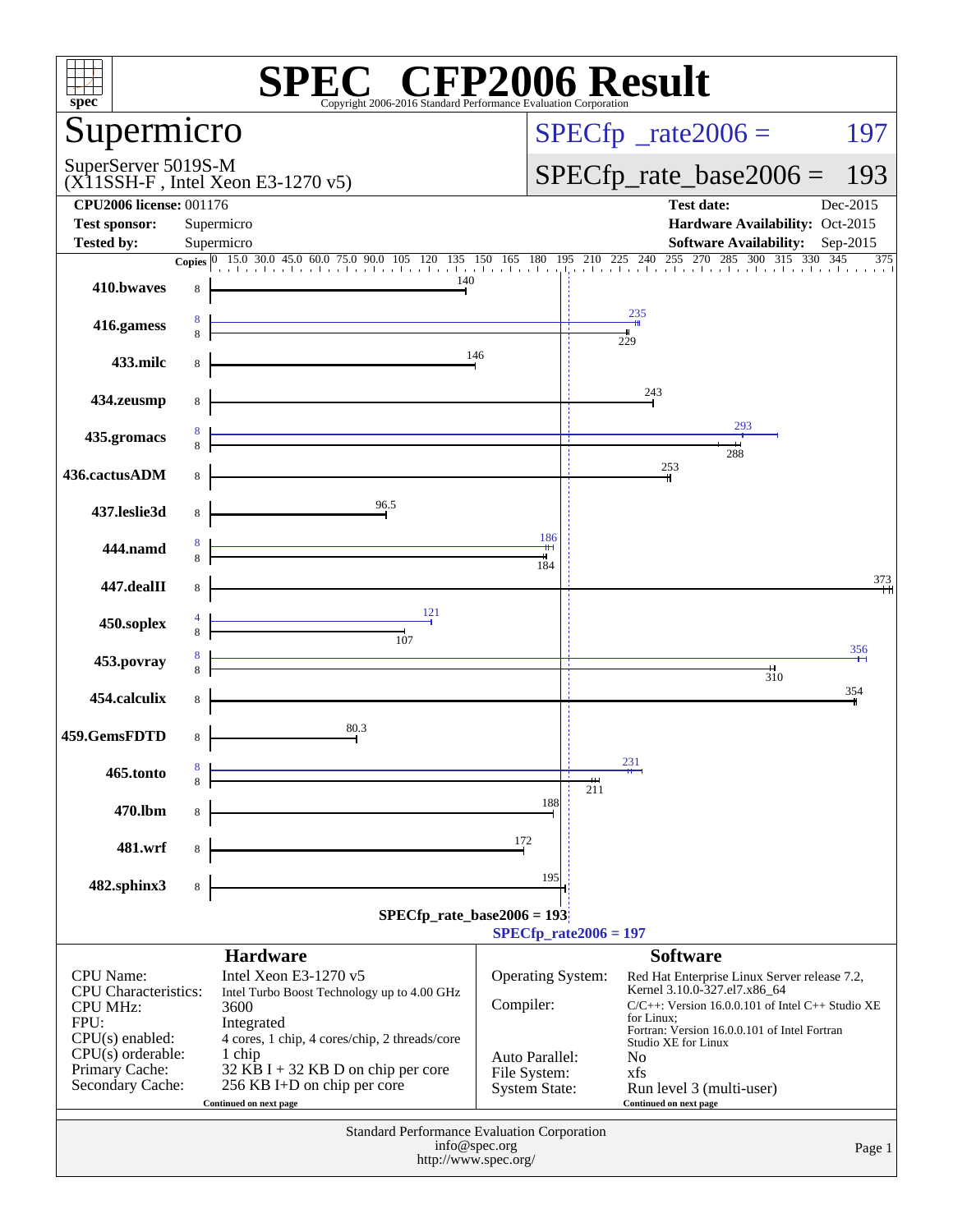

## Supermicro

#### SuperServer 5019S-M

(X11SSH-F , Intel Xeon E3-1270 v5)

#### $SPECTp_rate2006 = 197$

#### [SPECfp\\_rate\\_base2006 =](http://www.spec.org/auto/cpu2006/Docs/result-fields.html#SPECfpratebase2006) 193

| <b>CPU2006 license: 001176</b> |                                   |                                 | <b>Test date:</b><br>Dec-2015               |  |  |  |
|--------------------------------|-----------------------------------|---------------------------------|---------------------------------------------|--|--|--|
| <b>Test sponsor:</b>           | Supermicro                        | Hardware Availability: Oct-2015 |                                             |  |  |  |
| <b>Tested by:</b>              | Supermicro                        |                                 | <b>Software Availability:</b><br>$Sep-2015$ |  |  |  |
| L3 Cache:                      | 8 MB I+D on chip per chip         | <b>Base Pointers:</b>           | $32/64$ -bit                                |  |  |  |
| Other Cache:                   | None                              | Peak Pointers:                  | $32/64$ -bit                                |  |  |  |
| Memory:                        | 16 GB (2 x 8 GB 2Rx8 PC4-2133P-U) | Other Software:                 | None                                        |  |  |  |
| Disk Subsystem:                | 1 x 400 GB SATA III SSD           |                                 |                                             |  |  |  |
| Other Hardware:                | None                              |                                 |                                             |  |  |  |

**[Results Table](http://www.spec.org/auto/cpu2006/Docs/result-fields.html#ResultsTable)**

| Results Table     |               |                                                                                                          |       |                |       |                |       |                          |                |              |                |              |                |              |
|-------------------|---------------|----------------------------------------------------------------------------------------------------------|-------|----------------|-------|----------------|-------|--------------------------|----------------|--------------|----------------|--------------|----------------|--------------|
|                   | <b>Base</b>   |                                                                                                          |       |                |       | <b>Peak</b>    |       |                          |                |              |                |              |                |              |
| <b>Benchmark</b>  | <b>Copies</b> | <b>Seconds</b>                                                                                           | Ratio | <b>Seconds</b> | Ratio | <b>Seconds</b> | Ratio | <b>Copies</b>            | <b>Seconds</b> | <b>Ratio</b> | <b>Seconds</b> | <b>Ratio</b> | <b>Seconds</b> | <b>Ratio</b> |
| 410.bwaves        | 8             | 775                                                                                                      | 140   | 775            | 140   | 775            | 140   |                          | 775            | <b>140</b>   | 775            | 140          | 775            | 140          |
| 416.gamess        | 8             | 681                                                                                                      | 230   | 684            | 229   | 686            | 228   | 8                        | 667            | 235          | 664            | 236          | 670            | 234          |
| $433$ .milc       | 8             | 504                                                                                                      | 146   | 504            | 146   | 505            | 145   | 8                        | 504            | 146          | 504            | 146          | 505            | 145          |
| $434$ . zeusmp    | 8             | 299                                                                                                      | 243   | 299            | 244   | 300            | 243   | $\overline{8}$           | 299            | 243          | 299            | 244          | 300            | 243          |
| 435.gromacs       | 8             | 196                                                                                                      | 291   | 205            | 279   | 198            | 288   | 8                        | 183            | 312          | 196            | 292          | 195            | 293          |
| 436.cactusADM     | 8             | 378                                                                                                      | 253   | 378            | 253   | 381            | 251   | 8                        | 378            | 253          | 378            | 253          | 381            | 251          |
| 437.leslie3d      | 8             | 779                                                                                                      | 96.5  | 779            | 96.5  | 780            | 96.4  | 8                        | 779            | 96.5         | 779            | 96.5         | 780            | 96.4         |
| 444.namd          | 8             | 347                                                                                                      | 185   | 351            | 183   | 348            | 184   | 8                        | 348            | 184          | 340            | 189          | 345            | 186          |
| 447.dealII        | 8             | 245                                                                                                      | 373   | 247            | 370   | 244            | 375   | $\overline{8}$           | 245            | 373          | 247            | 370          | 244            | 375          |
| $450$ .soplex     | 8             | 625                                                                                                      | 107   | 625            | 107   | 625            | 107   | $\boldsymbol{\varDelta}$ | 275            | 121          | 275            | 121          | 275            | 121          |
| 453.povray        | 8             | 138                                                                                                      | 307   | 137            | 310   | 137            | 310   | 8                        | 120            | 356          | 118            | 360          | <b>119</b>     | 356          |
| 454.calculix      | 8             | 187                                                                                                      | 354   | 187            | 354   | 186            | 355   | 8                        | 187            | 354          | 187            | 354          | 186            | 355          |
| 459.GemsFDTD      | 8             | 1056                                                                                                     | 80.3  | 1058           | 80.3  | 1056           | 80.3  | 8                        | 1056           | 80.3         | 1058           | 80.3         | 1056           | 80.3         |
| $465$ .tonto      | 8             | 376                                                                                                      | 209   | 372            | 211   | 369            | 214   | 8                        | 332            | 237          | 343            | 229          | 340            | 231          |
| 470.1bm           | 8             | 584                                                                                                      | 188   | 584            | 188   | 584            | 188   | 8                        | 584            | 188          | 584            | 188          | 584            | 188          |
| 481.wrf           | 8             | 520                                                                                                      | 172   | 520            | 172   | 520            | 172   | 8                        | 520            | 172          | 520            | 172          | 520            | <u>172</u>   |
| $482$ .sphinx $3$ | 8             | 802                                                                                                      | 195   | 801            | 195   | 798            | 195   | $\mathbf{8}$             | 802            | 195          | 801            | 195          | 798            | 195          |
|                   |               | Results appear in the order in which they were run. Bold underlined text indicates a median measurement. |       |                |       |                |       |                          |                |              |                |              |                |              |

#### **[Submit Notes](http://www.spec.org/auto/cpu2006/Docs/result-fields.html#SubmitNotes)**

 The taskset mechanism was used to bind copies to processors. The config file option 'submit' was used to generate taskset commands to bind each copy to a specific processor. For details, please see the config file.

#### **[Operating System Notes](http://www.spec.org/auto/cpu2006/Docs/result-fields.html#OperatingSystemNotes)**

Stack size set to unlimited using "ulimit -s unlimited"

#### **[Platform Notes](http://www.spec.org/auto/cpu2006/Docs/result-fields.html#PlatformNotes)**

 Sysinfo program /home/cpu2006/config/sysinfo.rev6914 \$Rev: 6914 \$ \$Date:: 2014-06-25 #\$ e3fbb8667b5a285932ceab81e28219e1 running on localhost.localdomain Thu Dec 24 00:53:31 2015

Continued on next page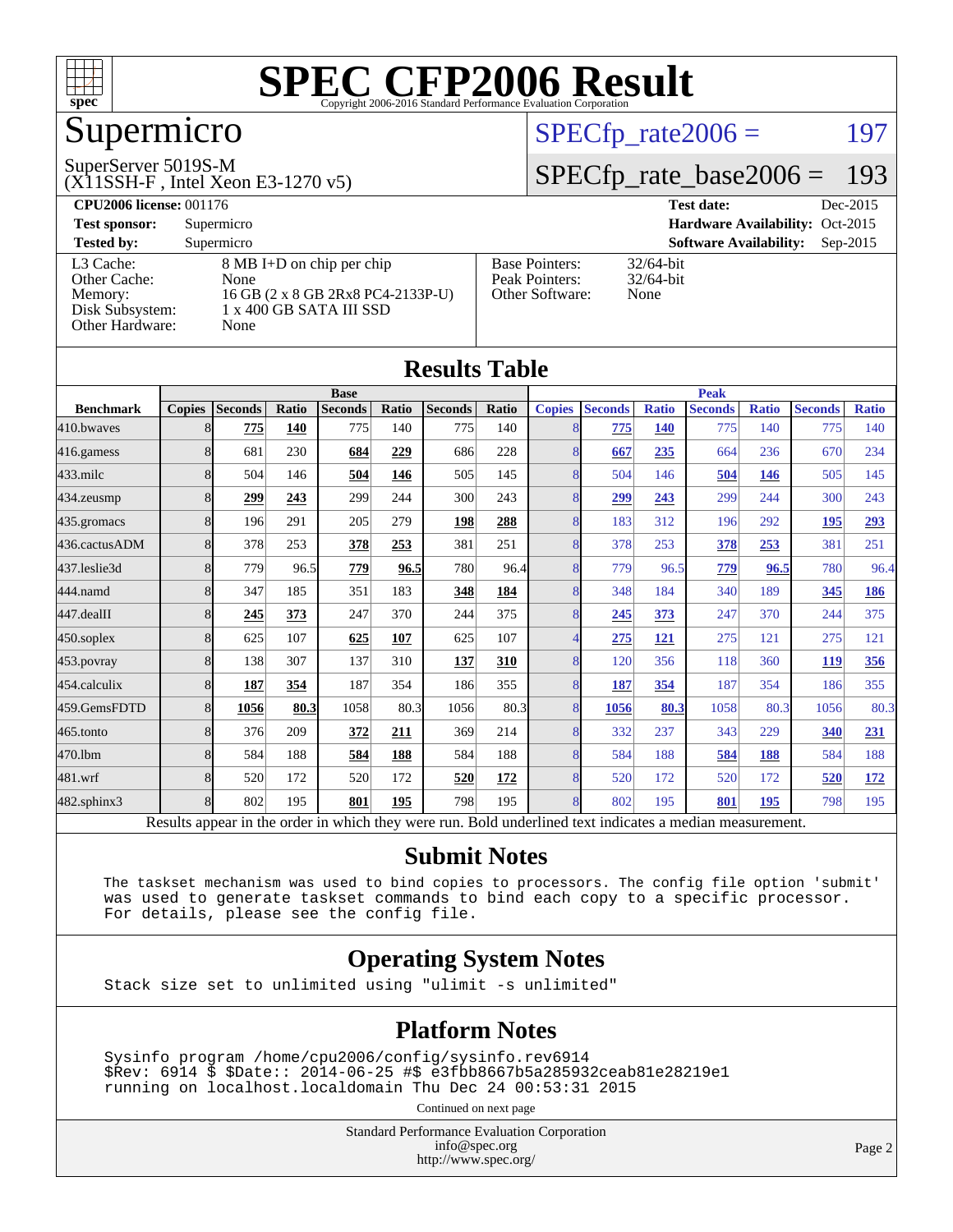

#### Supermicro

 $SPECTp\_rate2006 = 197$ 

SuperServer 5019S-M

[SPECfp\\_rate\\_base2006 =](http://www.spec.org/auto/cpu2006/Docs/result-fields.html#SPECfpratebase2006) 193

### (X11SSH-F , Intel Xeon E3-1270 v5)

**[Tested by:](http://www.spec.org/auto/cpu2006/Docs/result-fields.html#Testedby)** Supermicro **Supermicro [Software Availability:](http://www.spec.org/auto/cpu2006/Docs/result-fields.html#SoftwareAvailability)** Sep-2015

**[CPU2006 license:](http://www.spec.org/auto/cpu2006/Docs/result-fields.html#CPU2006license)** 001176 **[Test date:](http://www.spec.org/auto/cpu2006/Docs/result-fields.html#Testdate)** Dec-2015 **[Test sponsor:](http://www.spec.org/auto/cpu2006/Docs/result-fields.html#Testsponsor)** Supermicro Supermicro **[Hardware Availability:](http://www.spec.org/auto/cpu2006/Docs/result-fields.html#HardwareAvailability)** Oct-2015

#### **[Platform Notes \(Continued\)](http://www.spec.org/auto/cpu2006/Docs/result-fields.html#PlatformNotes)**

Standard Performance Evaluation Corporation [info@spec.org](mailto:info@spec.org) <http://www.spec.org/> This section contains SUT (System Under Test) info as seen by some common utilities. To remove or add to this section, see: <http://www.spec.org/cpu2006/Docs/config.html#sysinfo> From /proc/cpuinfo model name : Intel $(R)$  Xeon $(R)$  CPU E3-1270 v5 @ 3.60GHz 1 "physical id"s (chips) 8 "processors" cores, siblings (Caution: counting these is hw and system dependent. The following excerpts from /proc/cpuinfo might not be reliable. Use with caution.) cpu cores : 4 siblings : 8 physical 0: cores 0 1 2 3 cache size : 8192 KB From /proc/meminfo MemTotal: 16088116 kB<br>HugePages Total: 0 HugePages\_Total: 0<br>Hugepagesize: 2048 kB Hugepagesize: From /etc/\*release\* /etc/\*version\* os-release: NAME="Red Hat Enterprise Linux Server" VERSION="7.2 (Maipo)" ID="rhel" ID\_LIKE="fedora" VERSION\_ID="7.2" PRETTY\_NAME="Red Hat Enterprise Linux Server 7.2 (Maipo)" ANSI\_COLOR="0;31" CPE\_NAME="cpe:/o:redhat:enterprise\_linux:7.2:GA:server" redhat-release: Red Hat Enterprise Linux Server release 7.2 (Maipo) system-release: Red Hat Enterprise Linux Server release 7.2 (Maipo) system-release-cpe: cpe:/o:redhat:enterprise\_linux:7.2:ga:server uname -a: Linux localhost.localdomain 3.10.0-327.el7.x86\_64 #1 SMP Thu Oct 29 17:29:29 EDT 2015 x86\_64 x86\_64 x86\_64 GNU/Linux run-level 3 Dec 23 17:17 SPEC is set to: /home/cpu2006<br>Filesystem Type Type Size Used Avail Use% Mounted on<br>xfs 280G 26G 254G 10% / /dev/mapper/rhel-root xfs 280G Additional information from dmidecode: Warning: Use caution when you interpret this section. The 'dmidecode' program reads system data which is "intended to allow hardware to be accurately determined", but the intent may not be met, as there are frequent changes to hardware, firmware, and the "DMTF SMBIOS" standard. Continued on next page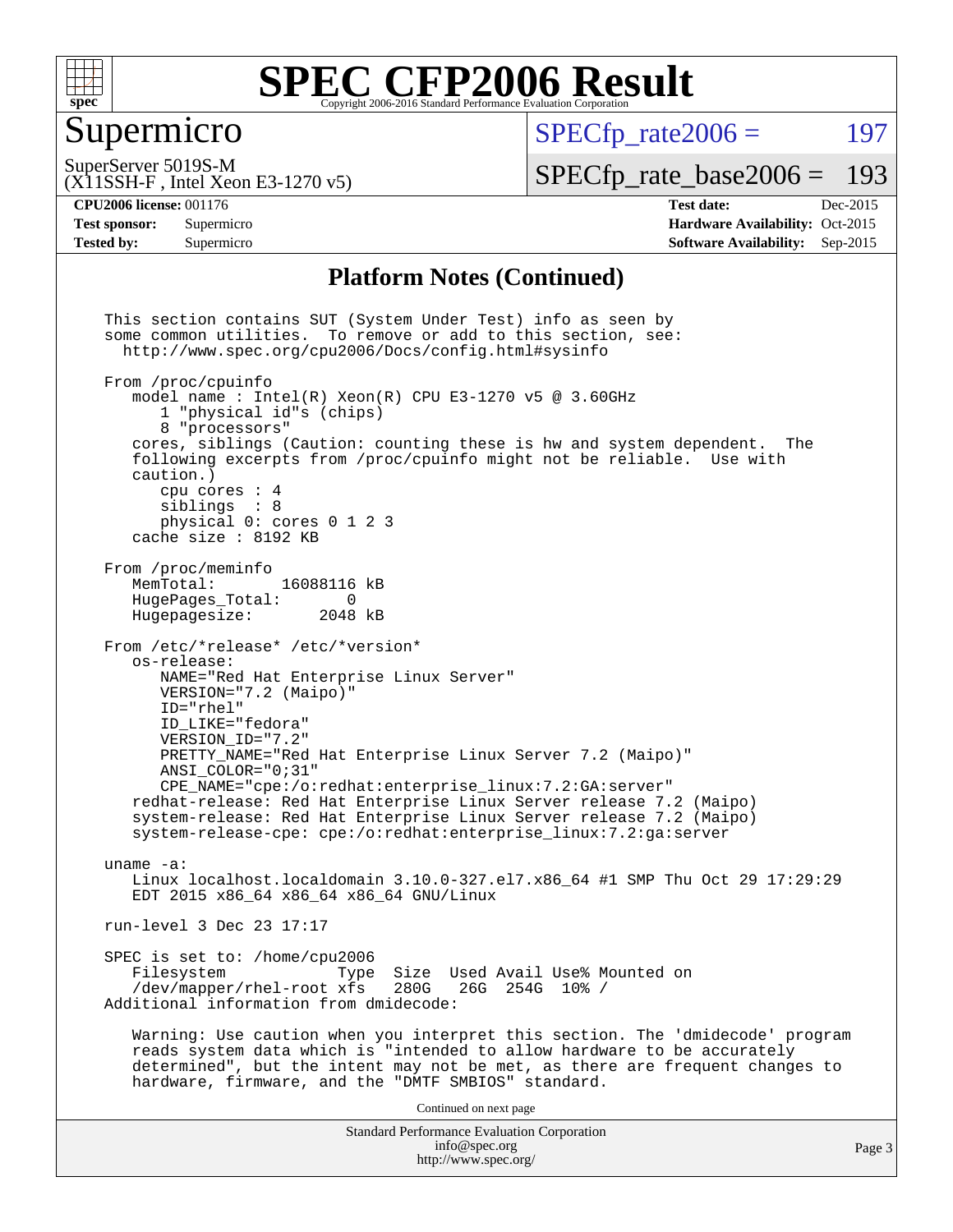

#### Supermicro

 $SPECTp_rate2006 = 197$ 

SuperServer 5019S-M

(X11SSH-F , Intel Xeon E3-1270 v5)

[SPECfp\\_rate\\_base2006 =](http://www.spec.org/auto/cpu2006/Docs/result-fields.html#SPECfpratebase2006) 193

**[CPU2006 license:](http://www.spec.org/auto/cpu2006/Docs/result-fields.html#CPU2006license)** 001176 **[Test date:](http://www.spec.org/auto/cpu2006/Docs/result-fields.html#Testdate)** Dec-2015 **[Test sponsor:](http://www.spec.org/auto/cpu2006/Docs/result-fields.html#Testsponsor)** Supermicro Supermicro **[Hardware Availability:](http://www.spec.org/auto/cpu2006/Docs/result-fields.html#HardwareAvailability)** Oct-2015 **[Tested by:](http://www.spec.org/auto/cpu2006/Docs/result-fields.html#Testedby)** Supermicro **Supermicro [Software Availability:](http://www.spec.org/auto/cpu2006/Docs/result-fields.html#SoftwareAvailability)** Sep-2015

#### **[Platform Notes \(Continued\)](http://www.spec.org/auto/cpu2006/Docs/result-fields.html#PlatformNotes)**

 BIOS American Megatrends Inc. 1.0a 11/13/2015 Memory: 2x Micron 16ATF1G64AZ-2G1A2 8 GB 2 rank 2133 MHz 2x Not Specified Not Specified

(End of data from sysinfo program)

#### **[General Notes](http://www.spec.org/auto/cpu2006/Docs/result-fields.html#GeneralNotes)**

Environment variables set by runspec before the start of the run: LD\_LIBRARY\_PATH = "/home/cpu2006/libs/32:/home/cpu2006/libs/64:/home/cpu2006/sh"

 Binaries compiled on a system with 1x Intel Core i5-4670K CPU + 32GB memory using RedHat EL 7.1 Transparent Huge Pages enabled with: echo always > /sys/kernel/mm/transparent\_hugepage/enabled

#### **[Base Compiler Invocation](http://www.spec.org/auto/cpu2006/Docs/result-fields.html#BaseCompilerInvocation)**

 $C$  benchmarks:<br>icc  $-m64$ 

[C++ benchmarks:](http://www.spec.org/auto/cpu2006/Docs/result-fields.html#CXXbenchmarks) [icpc -m64](http://www.spec.org/cpu2006/results/res2016q1/cpu2006-20151225-38530.flags.html#user_CXXbase_intel_icpc_64bit_bedb90c1146cab66620883ef4f41a67e)

[Fortran benchmarks](http://www.spec.org/auto/cpu2006/Docs/result-fields.html#Fortranbenchmarks): [ifort -m64](http://www.spec.org/cpu2006/results/res2016q1/cpu2006-20151225-38530.flags.html#user_FCbase_intel_ifort_64bit_ee9d0fb25645d0210d97eb0527dcc06e)

[Benchmarks using both Fortran and C](http://www.spec.org/auto/cpu2006/Docs/result-fields.html#BenchmarksusingbothFortranandC): [icc -m64](http://www.spec.org/cpu2006/results/res2016q1/cpu2006-20151225-38530.flags.html#user_CC_FCbase_intel_icc_64bit_0b7121f5ab7cfabee23d88897260401c) [ifort -m64](http://www.spec.org/cpu2006/results/res2016q1/cpu2006-20151225-38530.flags.html#user_CC_FCbase_intel_ifort_64bit_ee9d0fb25645d0210d97eb0527dcc06e)

#### **[Base Portability Flags](http://www.spec.org/auto/cpu2006/Docs/result-fields.html#BasePortabilityFlags)**

| 410.bwaves: -DSPEC CPU LP64                |  |
|--------------------------------------------|--|
| 416.gamess: -DSPEC_CPU_LP64                |  |
| 433.milc: -DSPEC CPU LP64                  |  |
| 434.zeusmp: -DSPEC_CPU_LP64                |  |
| 435.gromacs: -DSPEC_CPU_LP64 -nofor_main   |  |
| 436.cactusADM: -DSPEC CPU LP64 -nofor main |  |
| 437.leslie3d: -DSPEC CPU LP64              |  |
| 444.namd: - DSPEC CPU LP64                 |  |
| 447.dealII: -DSPEC_CPU LP64                |  |
| 450.soplex: -DSPEC_CPU_LP64                |  |
| 453.povray: -DSPEC_CPU_LP64                |  |
| 454.calculix: - DSPEC_CPU_LP64 -nofor_main |  |
| 459. GemsFDTD: - DSPEC CPU LP64            |  |

Continued on next page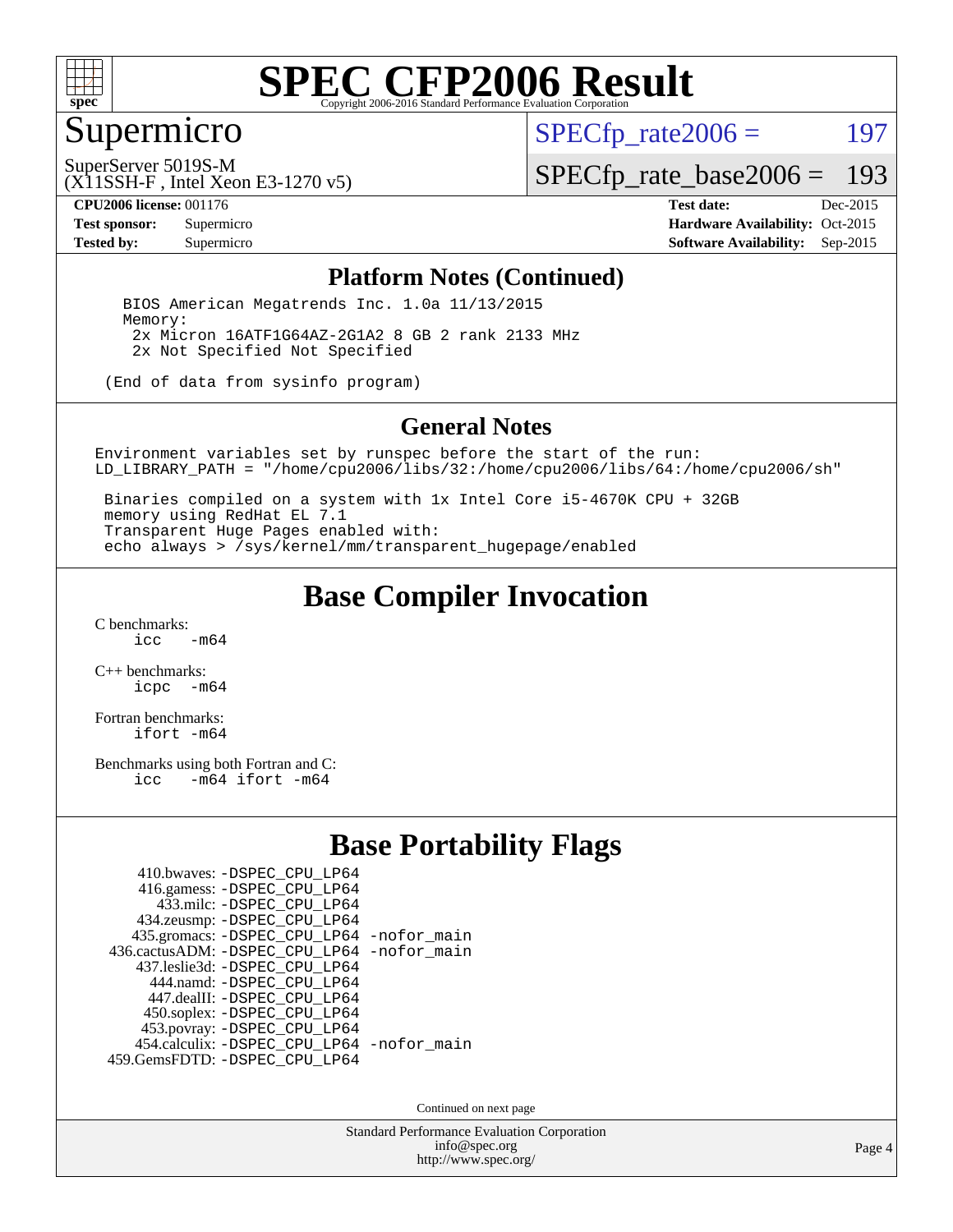

#### Supermicro

 $SPECTp\_rate2006 = 197$ 

(X11SSH-F , Intel Xeon E3-1270 v5) SuperServer 5019S-M

[SPECfp\\_rate\\_base2006 =](http://www.spec.org/auto/cpu2006/Docs/result-fields.html#SPECfpratebase2006) 193

**[CPU2006 license:](http://www.spec.org/auto/cpu2006/Docs/result-fields.html#CPU2006license)** 001176 **[Test date:](http://www.spec.org/auto/cpu2006/Docs/result-fields.html#Testdate)** Dec-2015 **[Test sponsor:](http://www.spec.org/auto/cpu2006/Docs/result-fields.html#Testsponsor)** Supermicro Supermicro **[Hardware Availability:](http://www.spec.org/auto/cpu2006/Docs/result-fields.html#HardwareAvailability)** Oct-2015 **[Tested by:](http://www.spec.org/auto/cpu2006/Docs/result-fields.html#Testedby)** Supermicro **Supermicro [Software Availability:](http://www.spec.org/auto/cpu2006/Docs/result-fields.html#SoftwareAvailability)** Sep-2015

### **[Base Portability Flags \(Continued\)](http://www.spec.org/auto/cpu2006/Docs/result-fields.html#BasePortabilityFlags)**

 465.tonto: [-DSPEC\\_CPU\\_LP64](http://www.spec.org/cpu2006/results/res2016q1/cpu2006-20151225-38530.flags.html#suite_basePORTABILITY465_tonto_DSPEC_CPU_LP64) 470.lbm: [-DSPEC\\_CPU\\_LP64](http://www.spec.org/cpu2006/results/res2016q1/cpu2006-20151225-38530.flags.html#suite_basePORTABILITY470_lbm_DSPEC_CPU_LP64) 482.sphinx3: [-DSPEC\\_CPU\\_LP64](http://www.spec.org/cpu2006/results/res2016q1/cpu2006-20151225-38530.flags.html#suite_basePORTABILITY482_sphinx3_DSPEC_CPU_LP64)

481.wrf: [-DSPEC\\_CPU\\_LP64](http://www.spec.org/cpu2006/results/res2016q1/cpu2006-20151225-38530.flags.html#suite_basePORTABILITY481_wrf_DSPEC_CPU_LP64) [-DSPEC\\_CPU\\_CASE\\_FLAG](http://www.spec.org/cpu2006/results/res2016q1/cpu2006-20151225-38530.flags.html#b481.wrf_baseCPORTABILITY_DSPEC_CPU_CASE_FLAG) [-DSPEC\\_CPU\\_LINUX](http://www.spec.org/cpu2006/results/res2016q1/cpu2006-20151225-38530.flags.html#b481.wrf_baseCPORTABILITY_DSPEC_CPU_LINUX)

**[Base Optimization Flags](http://www.spec.org/auto/cpu2006/Docs/result-fields.html#BaseOptimizationFlags)**

[C benchmarks](http://www.spec.org/auto/cpu2006/Docs/result-fields.html#Cbenchmarks):

[-xCORE-AVX2](http://www.spec.org/cpu2006/results/res2016q1/cpu2006-20151225-38530.flags.html#user_CCbase_f-xAVX2_5f5fc0cbe2c9f62c816d3e45806c70d7) [-ipo](http://www.spec.org/cpu2006/results/res2016q1/cpu2006-20151225-38530.flags.html#user_CCbase_f-ipo) [-O3](http://www.spec.org/cpu2006/results/res2016q1/cpu2006-20151225-38530.flags.html#user_CCbase_f-O3) [-no-prec-div](http://www.spec.org/cpu2006/results/res2016q1/cpu2006-20151225-38530.flags.html#user_CCbase_f-no-prec-div) [-opt-prefetch](http://www.spec.org/cpu2006/results/res2016q1/cpu2006-20151225-38530.flags.html#user_CCbase_f-opt-prefetch) [-auto-p32](http://www.spec.org/cpu2006/results/res2016q1/cpu2006-20151225-38530.flags.html#user_CCbase_f-auto-p32) [-ansi-alias](http://www.spec.org/cpu2006/results/res2016q1/cpu2006-20151225-38530.flags.html#user_CCbase_f-ansi-alias) [-opt-mem-layout-trans=3](http://www.spec.org/cpu2006/results/res2016q1/cpu2006-20151225-38530.flags.html#user_CCbase_f-opt-mem-layout-trans_a7b82ad4bd7abf52556d4961a2ae94d5)

[C++ benchmarks:](http://www.spec.org/auto/cpu2006/Docs/result-fields.html#CXXbenchmarks)

[-xCORE-AVX2](http://www.spec.org/cpu2006/results/res2016q1/cpu2006-20151225-38530.flags.html#user_CXXbase_f-xAVX2_5f5fc0cbe2c9f62c816d3e45806c70d7) [-ipo](http://www.spec.org/cpu2006/results/res2016q1/cpu2006-20151225-38530.flags.html#user_CXXbase_f-ipo) [-O3](http://www.spec.org/cpu2006/results/res2016q1/cpu2006-20151225-38530.flags.html#user_CXXbase_f-O3) [-no-prec-div](http://www.spec.org/cpu2006/results/res2016q1/cpu2006-20151225-38530.flags.html#user_CXXbase_f-no-prec-div) [-opt-prefetch](http://www.spec.org/cpu2006/results/res2016q1/cpu2006-20151225-38530.flags.html#user_CXXbase_f-opt-prefetch) [-auto-p32](http://www.spec.org/cpu2006/results/res2016q1/cpu2006-20151225-38530.flags.html#user_CXXbase_f-auto-p32) [-ansi-alias](http://www.spec.org/cpu2006/results/res2016q1/cpu2006-20151225-38530.flags.html#user_CXXbase_f-ansi-alias) [-opt-mem-layout-trans=3](http://www.spec.org/cpu2006/results/res2016q1/cpu2006-20151225-38530.flags.html#user_CXXbase_f-opt-mem-layout-trans_a7b82ad4bd7abf52556d4961a2ae94d5)

[Fortran benchmarks](http://www.spec.org/auto/cpu2006/Docs/result-fields.html#Fortranbenchmarks):

[-xCORE-AVX2](http://www.spec.org/cpu2006/results/res2016q1/cpu2006-20151225-38530.flags.html#user_FCbase_f-xAVX2_5f5fc0cbe2c9f62c816d3e45806c70d7) [-ipo](http://www.spec.org/cpu2006/results/res2016q1/cpu2006-20151225-38530.flags.html#user_FCbase_f-ipo) [-O3](http://www.spec.org/cpu2006/results/res2016q1/cpu2006-20151225-38530.flags.html#user_FCbase_f-O3) [-no-prec-div](http://www.spec.org/cpu2006/results/res2016q1/cpu2006-20151225-38530.flags.html#user_FCbase_f-no-prec-div) [-opt-prefetch](http://www.spec.org/cpu2006/results/res2016q1/cpu2006-20151225-38530.flags.html#user_FCbase_f-opt-prefetch)

[Benchmarks using both Fortran and C](http://www.spec.org/auto/cpu2006/Docs/result-fields.html#BenchmarksusingbothFortranandC):

[-xCORE-AVX2](http://www.spec.org/cpu2006/results/res2016q1/cpu2006-20151225-38530.flags.html#user_CC_FCbase_f-xAVX2_5f5fc0cbe2c9f62c816d3e45806c70d7) [-ipo](http://www.spec.org/cpu2006/results/res2016q1/cpu2006-20151225-38530.flags.html#user_CC_FCbase_f-ipo) [-O3](http://www.spec.org/cpu2006/results/res2016q1/cpu2006-20151225-38530.flags.html#user_CC_FCbase_f-O3) [-no-prec-div](http://www.spec.org/cpu2006/results/res2016q1/cpu2006-20151225-38530.flags.html#user_CC_FCbase_f-no-prec-div) [-opt-prefetch](http://www.spec.org/cpu2006/results/res2016q1/cpu2006-20151225-38530.flags.html#user_CC_FCbase_f-opt-prefetch) [-auto-p32](http://www.spec.org/cpu2006/results/res2016q1/cpu2006-20151225-38530.flags.html#user_CC_FCbase_f-auto-p32) [-ansi-alias](http://www.spec.org/cpu2006/results/res2016q1/cpu2006-20151225-38530.flags.html#user_CC_FCbase_f-ansi-alias) [-opt-mem-layout-trans=3](http://www.spec.org/cpu2006/results/res2016q1/cpu2006-20151225-38530.flags.html#user_CC_FCbase_f-opt-mem-layout-trans_a7b82ad4bd7abf52556d4961a2ae94d5)

#### **[Peak Compiler Invocation](http://www.spec.org/auto/cpu2006/Docs/result-fields.html#PeakCompilerInvocation)**

[C benchmarks](http://www.spec.org/auto/cpu2006/Docs/result-fields.html#Cbenchmarks): [icc -m64](http://www.spec.org/cpu2006/results/res2016q1/cpu2006-20151225-38530.flags.html#user_CCpeak_intel_icc_64bit_0b7121f5ab7cfabee23d88897260401c)

[C++ benchmarks \(except as noted below\):](http://www.spec.org/auto/cpu2006/Docs/result-fields.html#CXXbenchmarksexceptasnotedbelow) [icpc -m64](http://www.spec.org/cpu2006/results/res2016q1/cpu2006-20151225-38530.flags.html#user_CXXpeak_intel_icpc_64bit_bedb90c1146cab66620883ef4f41a67e)

450.soplex: [icpc -m32 -L/opt/intel/compilers\\_and\\_libraries\\_2016/linux/compiler/lib/ia32\\_lin](http://www.spec.org/cpu2006/results/res2016q1/cpu2006-20151225-38530.flags.html#user_peakCXXLD450_soplex_intel_icpc_b4f50a394bdb4597aa5879c16bc3f5c5)

[Fortran benchmarks](http://www.spec.org/auto/cpu2006/Docs/result-fields.html#Fortranbenchmarks): [ifort -m64](http://www.spec.org/cpu2006/results/res2016q1/cpu2006-20151225-38530.flags.html#user_FCpeak_intel_ifort_64bit_ee9d0fb25645d0210d97eb0527dcc06e)

[Benchmarks using both Fortran and C](http://www.spec.org/auto/cpu2006/Docs/result-fields.html#BenchmarksusingbothFortranandC): [icc -m64](http://www.spec.org/cpu2006/results/res2016q1/cpu2006-20151225-38530.flags.html#user_CC_FCpeak_intel_icc_64bit_0b7121f5ab7cfabee23d88897260401c) [ifort -m64](http://www.spec.org/cpu2006/results/res2016q1/cpu2006-20151225-38530.flags.html#user_CC_FCpeak_intel_ifort_64bit_ee9d0fb25645d0210d97eb0527dcc06e)

## **[Peak Portability Flags](http://www.spec.org/auto/cpu2006/Docs/result-fields.html#PeakPortabilityFlags)**

 410.bwaves: [-DSPEC\\_CPU\\_LP64](http://www.spec.org/cpu2006/results/res2016q1/cpu2006-20151225-38530.flags.html#suite_peakPORTABILITY410_bwaves_DSPEC_CPU_LP64) 416.gamess: [-DSPEC\\_CPU\\_LP64](http://www.spec.org/cpu2006/results/res2016q1/cpu2006-20151225-38530.flags.html#suite_peakPORTABILITY416_gamess_DSPEC_CPU_LP64) 433.milc: [-DSPEC\\_CPU\\_LP64](http://www.spec.org/cpu2006/results/res2016q1/cpu2006-20151225-38530.flags.html#suite_peakPORTABILITY433_milc_DSPEC_CPU_LP64)

Continued on next page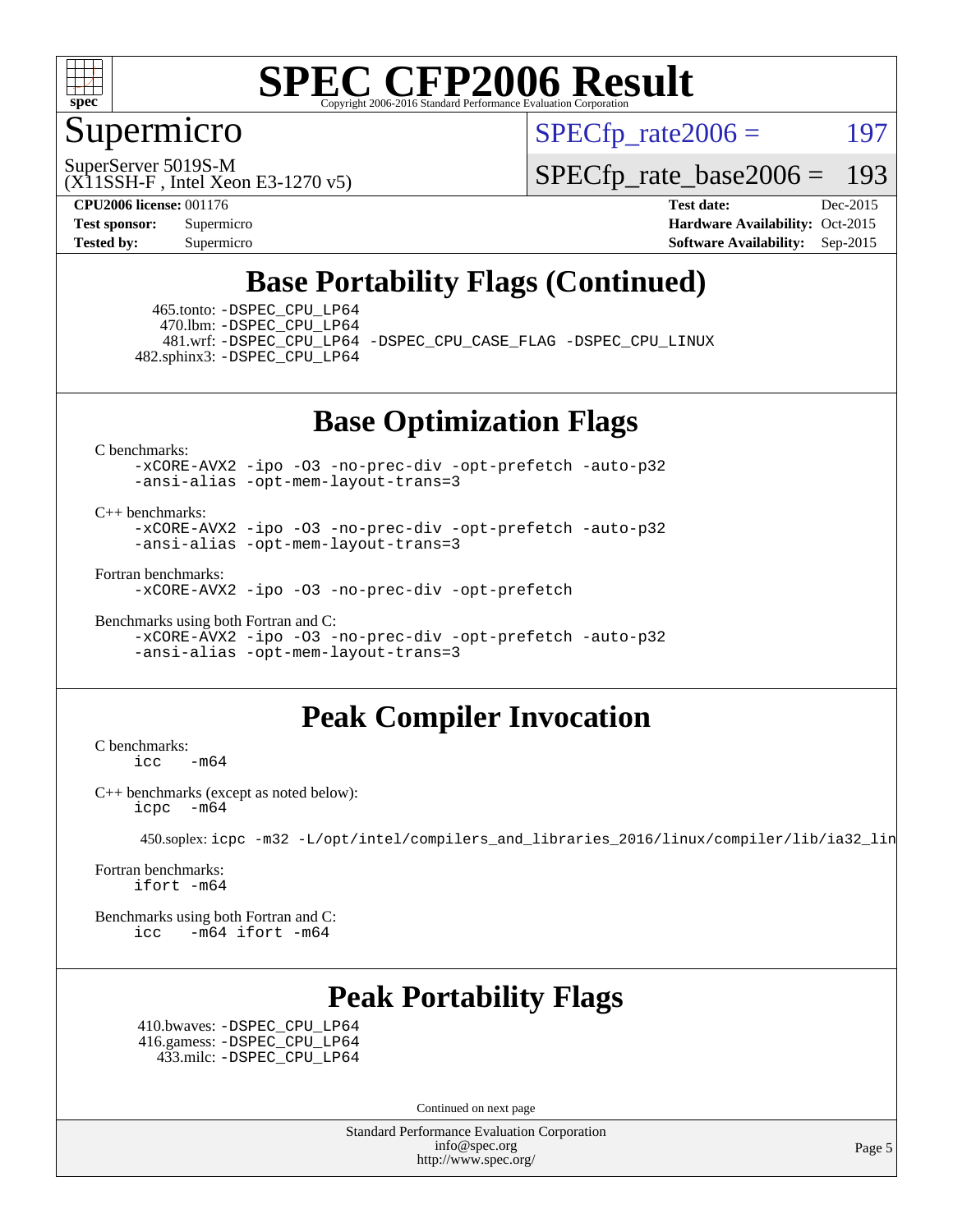

### Supermicro

 $SPECTp\_rate2006 = 197$ 

(X11SSH-F , Intel Xeon E3-1270 v5) SuperServer 5019S-M

[SPECfp\\_rate\\_base2006 =](http://www.spec.org/auto/cpu2006/Docs/result-fields.html#SPECfpratebase2006) 193

| Test sponsor: | Supermicro |
|---------------|------------|
| Tested by:    | Supermicro |

**[CPU2006 license:](http://www.spec.org/auto/cpu2006/Docs/result-fields.html#CPU2006license)** 001176 **[Test date:](http://www.spec.org/auto/cpu2006/Docs/result-fields.html#Testdate)** Dec-2015 **[Hardware Availability:](http://www.spec.org/auto/cpu2006/Docs/result-fields.html#HardwareAvailability)** Oct-2015 **[Software Availability:](http://www.spec.org/auto/cpu2006/Docs/result-fields.html#SoftwareAvailability)** Sep-2015

### **[Peak Portability Flags \(Continued\)](http://www.spec.org/auto/cpu2006/Docs/result-fields.html#PeakPortabilityFlags)**

 434.zeusmp: [-DSPEC\\_CPU\\_LP64](http://www.spec.org/cpu2006/results/res2016q1/cpu2006-20151225-38530.flags.html#suite_peakPORTABILITY434_zeusmp_DSPEC_CPU_LP64) 435.gromacs: [-DSPEC\\_CPU\\_LP64](http://www.spec.org/cpu2006/results/res2016q1/cpu2006-20151225-38530.flags.html#suite_peakPORTABILITY435_gromacs_DSPEC_CPU_LP64) [-nofor\\_main](http://www.spec.org/cpu2006/results/res2016q1/cpu2006-20151225-38530.flags.html#user_peakLDPORTABILITY435_gromacs_f-nofor_main) 436.cactusADM: [-DSPEC\\_CPU\\_LP64](http://www.spec.org/cpu2006/results/res2016q1/cpu2006-20151225-38530.flags.html#suite_peakPORTABILITY436_cactusADM_DSPEC_CPU_LP64) [-nofor\\_main](http://www.spec.org/cpu2006/results/res2016q1/cpu2006-20151225-38530.flags.html#user_peakLDPORTABILITY436_cactusADM_f-nofor_main) 437.leslie3d: [-DSPEC\\_CPU\\_LP64](http://www.spec.org/cpu2006/results/res2016q1/cpu2006-20151225-38530.flags.html#suite_peakPORTABILITY437_leslie3d_DSPEC_CPU_LP64) 444.namd: [-DSPEC\\_CPU\\_LP64](http://www.spec.org/cpu2006/results/res2016q1/cpu2006-20151225-38530.flags.html#suite_peakPORTABILITY444_namd_DSPEC_CPU_LP64) 447.dealII: [-DSPEC\\_CPU\\_LP64](http://www.spec.org/cpu2006/results/res2016q1/cpu2006-20151225-38530.flags.html#suite_peakPORTABILITY447_dealII_DSPEC_CPU_LP64) 450.soplex: [-D\\_FILE\\_OFFSET\\_BITS=64](http://www.spec.org/cpu2006/results/res2016q1/cpu2006-20151225-38530.flags.html#user_peakPORTABILITY450_soplex_file_offset_bits_64_438cf9856305ebd76870a2c6dc2689ab) 453.povray: [-DSPEC\\_CPU\\_LP64](http://www.spec.org/cpu2006/results/res2016q1/cpu2006-20151225-38530.flags.html#suite_peakPORTABILITY453_povray_DSPEC_CPU_LP64) 454.calculix: [-DSPEC\\_CPU\\_LP64](http://www.spec.org/cpu2006/results/res2016q1/cpu2006-20151225-38530.flags.html#suite_peakPORTABILITY454_calculix_DSPEC_CPU_LP64) [-nofor\\_main](http://www.spec.org/cpu2006/results/res2016q1/cpu2006-20151225-38530.flags.html#user_peakLDPORTABILITY454_calculix_f-nofor_main) 459.GemsFDTD: [-DSPEC\\_CPU\\_LP64](http://www.spec.org/cpu2006/results/res2016q1/cpu2006-20151225-38530.flags.html#suite_peakPORTABILITY459_GemsFDTD_DSPEC_CPU_LP64) 465.tonto: [-DSPEC\\_CPU\\_LP64](http://www.spec.org/cpu2006/results/res2016q1/cpu2006-20151225-38530.flags.html#suite_peakPORTABILITY465_tonto_DSPEC_CPU_LP64) 470.lbm: [-DSPEC\\_CPU\\_LP64](http://www.spec.org/cpu2006/results/res2016q1/cpu2006-20151225-38530.flags.html#suite_peakPORTABILITY470_lbm_DSPEC_CPU_LP64) 481.wrf: [-DSPEC\\_CPU\\_LP64](http://www.spec.org/cpu2006/results/res2016q1/cpu2006-20151225-38530.flags.html#suite_peakPORTABILITY481_wrf_DSPEC_CPU_LP64) [-DSPEC\\_CPU\\_CASE\\_FLAG](http://www.spec.org/cpu2006/results/res2016q1/cpu2006-20151225-38530.flags.html#b481.wrf_peakCPORTABILITY_DSPEC_CPU_CASE_FLAG) [-DSPEC\\_CPU\\_LINUX](http://www.spec.org/cpu2006/results/res2016q1/cpu2006-20151225-38530.flags.html#b481.wrf_peakCPORTABILITY_DSPEC_CPU_LINUX) 482.sphinx3: [-DSPEC\\_CPU\\_LP64](http://www.spec.org/cpu2006/results/res2016q1/cpu2006-20151225-38530.flags.html#suite_peakPORTABILITY482_sphinx3_DSPEC_CPU_LP64)

### **[Peak Optimization Flags](http://www.spec.org/auto/cpu2006/Docs/result-fields.html#PeakOptimizationFlags)**

[C benchmarks](http://www.spec.org/auto/cpu2006/Docs/result-fields.html#Cbenchmarks):

433.milc: basepeak = yes

 $470$ .lbm: basepeak = yes

482.sphinx3: basepeak = yes

#### [C++ benchmarks:](http://www.spec.org/auto/cpu2006/Docs/result-fields.html#CXXbenchmarks)

```
 444.namd: -xCORE-AVX2(pass 2) -prof-gen:threadsafe(pass 1)
-i\text{po}(pass 2) -\overset{\cdot}{\text{O}}3(pass 2)-no-prec-div(pass 2)
-par-num-threads=1(pass 1) -opt-mem-layout-trans=3(pass 2)
-prof-use(pass 2) -fno-alias -auto-ilp32
```
 $447$ .dealII: basepeak = yes

 450.soplex: [-xCORE-AVX2](http://www.spec.org/cpu2006/results/res2016q1/cpu2006-20151225-38530.flags.html#user_peakPASS2_CXXFLAGSPASS2_LDFLAGS450_soplex_f-xAVX2_5f5fc0cbe2c9f62c816d3e45806c70d7)(pass 2) [-prof-gen:threadsafe](http://www.spec.org/cpu2006/results/res2016q1/cpu2006-20151225-38530.flags.html#user_peakPASS1_CXXFLAGSPASS1_LDFLAGS450_soplex_prof_gen_21a26eb79f378b550acd7bec9fe4467a)(pass 1) [-ipo](http://www.spec.org/cpu2006/results/res2016q1/cpu2006-20151225-38530.flags.html#user_peakPASS2_CXXFLAGSPASS2_LDFLAGS450_soplex_f-ipo)(pass 2) [-O3](http://www.spec.org/cpu2006/results/res2016q1/cpu2006-20151225-38530.flags.html#user_peakPASS2_CXXFLAGSPASS2_LDFLAGS450_soplex_f-O3)(pass 2) [-no-prec-div](http://www.spec.org/cpu2006/results/res2016q1/cpu2006-20151225-38530.flags.html#user_peakPASS2_CXXFLAGSPASS2_LDFLAGS450_soplex_f-no-prec-div)(pass 2) [-par-num-threads=1](http://www.spec.org/cpu2006/results/res2016q1/cpu2006-20151225-38530.flags.html#user_peakPASS1_CXXFLAGSPASS1_LDFLAGS450_soplex_par_num_threads_786a6ff141b4e9e90432e998842df6c2)(pass 1) [-opt-mem-layout-trans=3](http://www.spec.org/cpu2006/results/res2016q1/cpu2006-20151225-38530.flags.html#user_peakPASS2_CXXFLAGS450_soplex_f-opt-mem-layout-trans_a7b82ad4bd7abf52556d4961a2ae94d5)(pass 2) [-prof-use](http://www.spec.org/cpu2006/results/res2016q1/cpu2006-20151225-38530.flags.html#user_peakPASS2_CXXFLAGSPASS2_LDFLAGS450_soplex_prof_use_bccf7792157ff70d64e32fe3e1250b55)(pass 2) [-opt-malloc-options=3](http://www.spec.org/cpu2006/results/res2016q1/cpu2006-20151225-38530.flags.html#user_peakOPTIMIZE450_soplex_f-opt-malloc-options_13ab9b803cf986b4ee62f0a5998c2238)

```
 453.povray: -xCORE-AVX2(pass 2) -prof-gen:threadsafe(pass 1)
-O3(pass 2)-no-prec-div(pass 2)
-par-num-threads=1(pass 1) -opt-mem-layout-trans=3(pass 2)
-prof-use(pass 2) -unroll4 -ansi-alias
```
[Fortran benchmarks](http://www.spec.org/auto/cpu2006/Docs/result-fields.html#Fortranbenchmarks):

 $410.bwaves: basepeak = yes$ 

Continued on next page